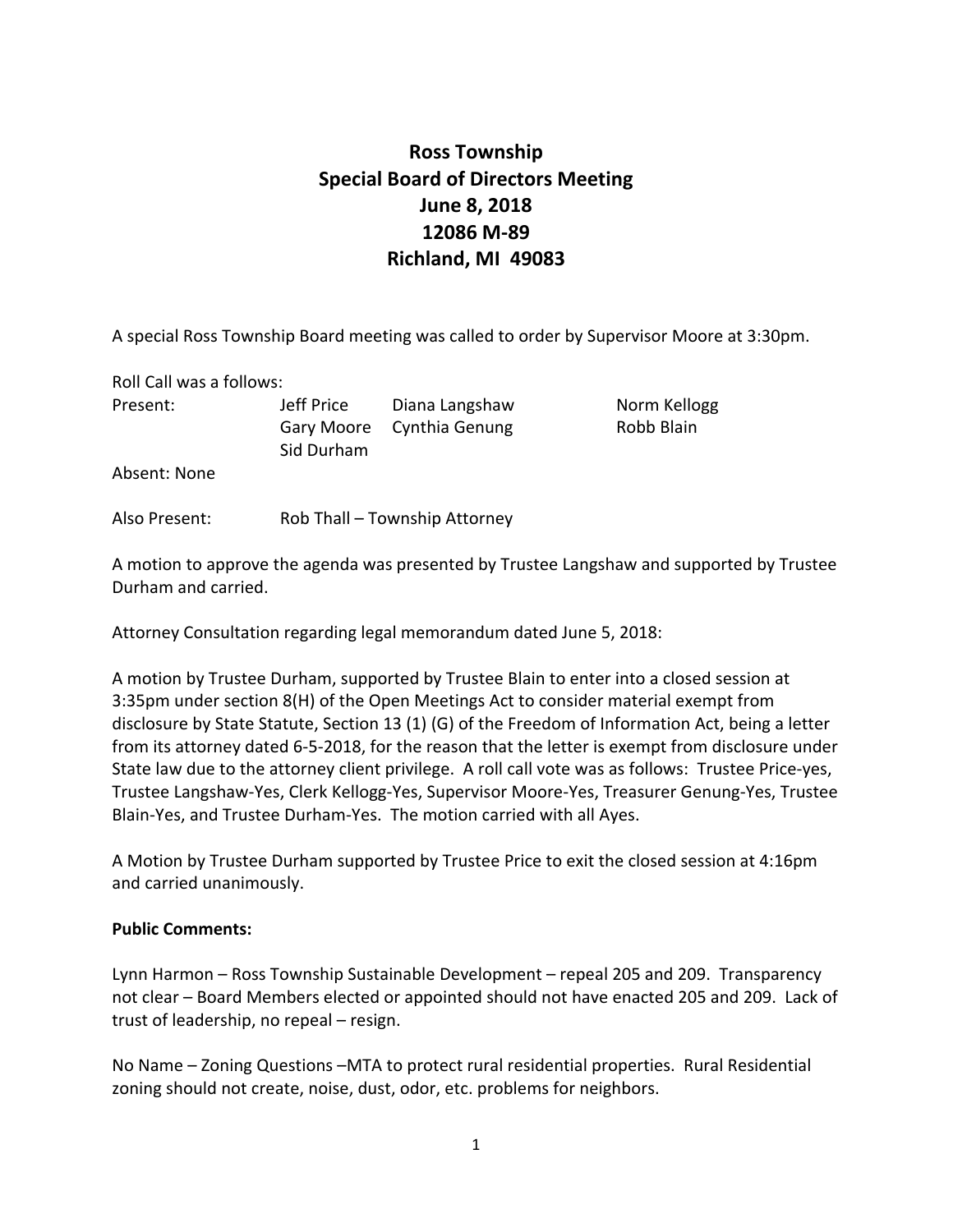No Name: Valid information form tax payers, no information from Board members in minutes on opting in. What studies were conducted to justify the adoption of 205 and 209? Children will be living next to medical marihuana facilities. Wants an answer why this is a perfect fit for our community.

Dave Sankowitz‐ Disappointed with Board communication on medical marihuana issues. Expected a mailing to all residents. Board minutes not complete. Other townships had public/informational meetings. Share information with all.

Laura Williams‐ repeal 205 and 209. Incompatible with Ross Township land use. Attorney Thall, where are our answers requested by Trustee Durham. Ask for a parliamentarian to manage proceedings. My house is worth \$48,000 less. Has worked so long and hard for her home to be in the area of medical marihuana facilities. Fire Attorney Thall, repeal 205 and 209. What will we look like and smell like in 10 years?

Jenny Doan – Hire private investigators – for monitoring water, soil, air, etc quality as a baseline.

Rob Baker – why say the Pledge of Allegiance? Are you doing this strictly for the money? Do Board members take a pledge to protect the residents? Is there anything the Board is considering – hundreds of people do not want Medical Marihuana facilities in Ross Township.

No Name‐ Reasonably educated people in Ross Township. Someone sold this to you – explain – sell it to us on why we need Medical Marihuana facilities.

Richard Markols – 200 plus people – no response from the Board on questions. Do not need Medical Marihuana facilities. Moved to Ross Township for residential seclusion. If the Board Members are profiting from this you should be ashamed.

No Name – agree with previous comments, change sites to industrial areas. Find steps to collaborate, hear from the Board and residents. The residents represent many no grow people.

No Name‐ Was a part of the Military and moved many times. Also a public school teacher and has watched schools closed due to lack of enrollment. Will this affect the school system in the future? Is the property we are looking at going to decline in value?

## **Member Time:**

Trustee Durham stated that he would not be here for the June 12, 2018 Board Meeting due to a previous commitment.

There being no further business a motion to adjourn was presented by Trustee Durham, supported by Trustee Blain and carried.